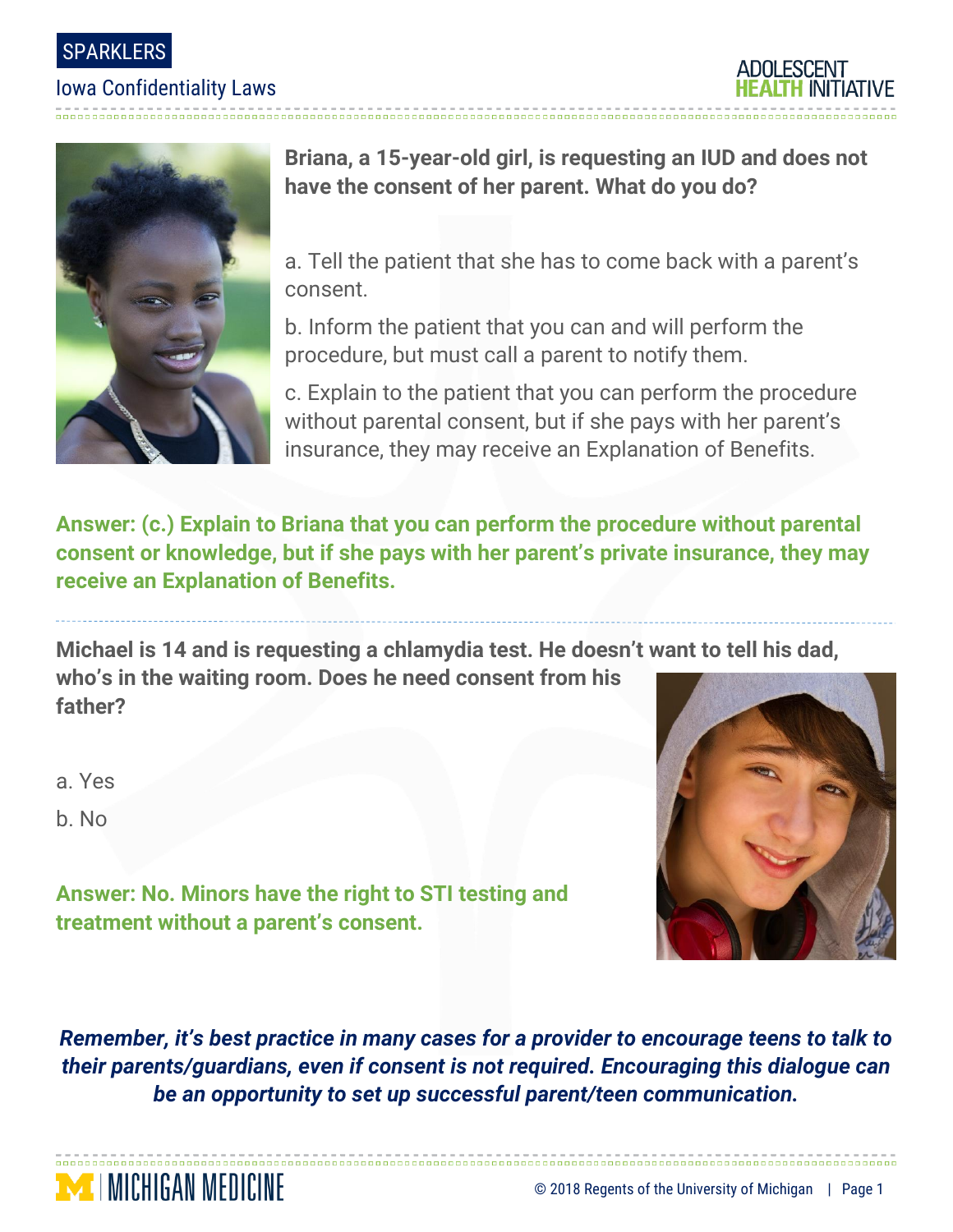

## Iowa Confidentiality Laws

-------------------------





**Jade is 16 years old and just had unprotected sex. Can she receive emergency contraception without a parent or guardian's consent?**

- a. Yes
- b. No

**Answer: Yes. Minors have the right to birth control information and contraceptives, including emergency contraception, without parent/guardian consent.**

**Which of these options below do not require parental consent?**

- a. HPV vaccine
- b. ADHD medication for a 13 year-old
- c. Inpatient mental health treatment

**MENICHIGAN MEDICINE** 

d. Outpatient mental health treatment

**Answer: (a.) The HPV vaccine falls under STI prevention. All other options require a parent/guardian's consent.**

*Remember, it's best practice in many cases for a provider to encourage teens to talk to their parents/guardians, even if consent is not required. Encouraging this dialogue can be an opportunity to set up successful parent/teen communication.*